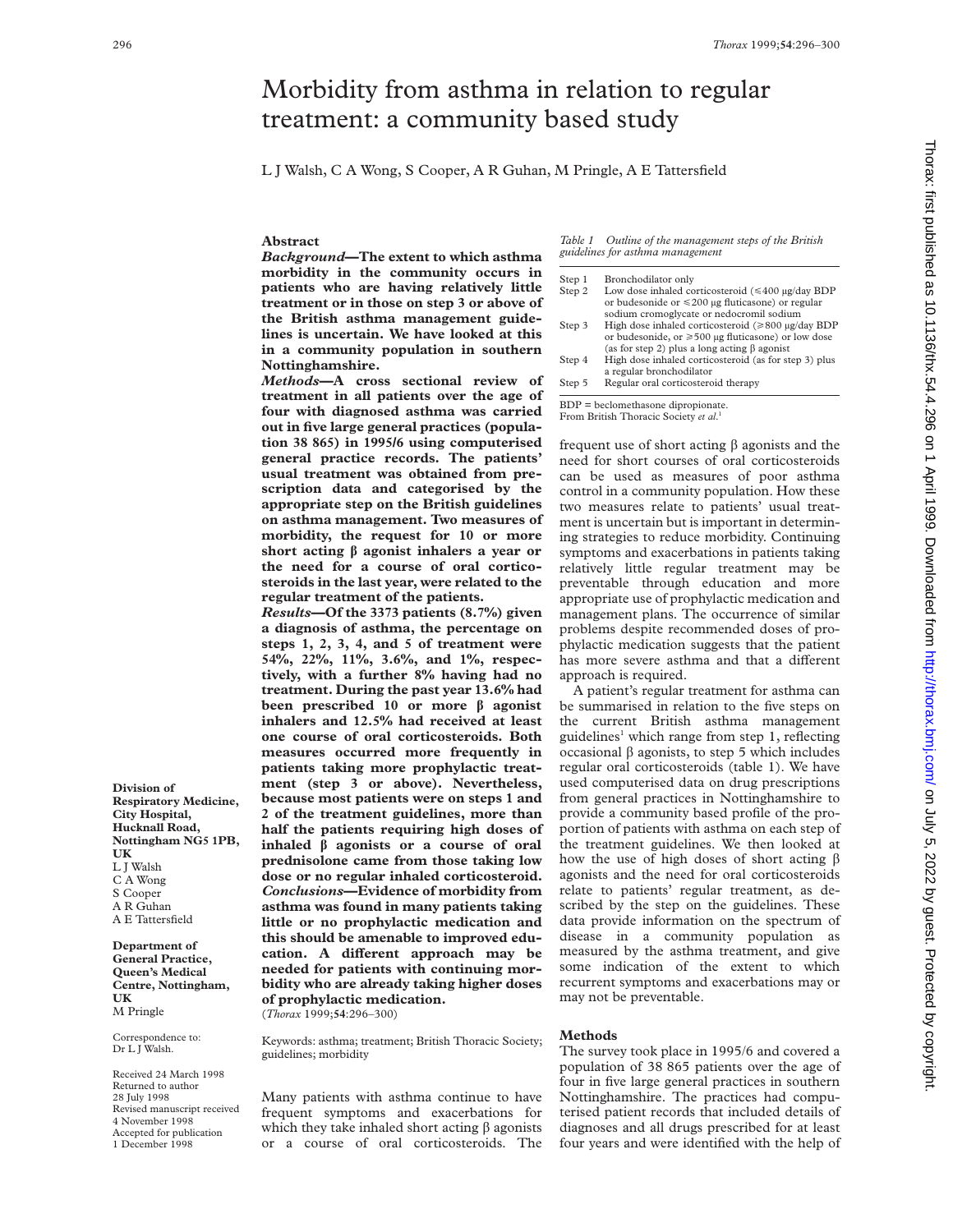the Nottingham Family Health Service Authority (FHSA). $^{2}$  The five practices were run by 24 general practitioners and included two rural practices, one practice from an inner city area, and two from suburban Nottingham. The study was approved by Nottingham City Hospital ethics committee and by Nottingham FHSA.

All patients over the age of four who were currently registered with the practice and had a diagnosis of asthma, with or without a diagnosis of chronic obstructive pulmonary disease (COPD), were identified from the practice computerised records. Each patient's computer record was reviewed to document patient details, major diagnoses, current asthma medication, and treatment over the previous four years. This included details of the type of inhaled corticosteroid, the dose and number of canisters prescribed and the period over which they were issued, and all courses of oral corticosteroid for asthma. Asthma medication included inhaled or oral bronchodilators, sodium cromoglycate, nedocromil sodium, and inhaled corticosteroids. The use of regular oral corticosteroids and the condition for which they were prescribed was recorded.

We used prescription prescribing, analysis and cost data (PACT) to compare prescribing in the five practices with that for Nottinghamshire for the year 1993/4. The number of prescriptions for prophylactic medications (inhaled steroids, sodium cromoglycate, and nedocromil sodium) and for all inhaled and oral bronchodilators was related to the total population in the practice and in Nottinghamshire to obtain the number of prescriptions per person.

Each patient with asthma was allocated to a step on the 1995 British guidelines on asthma management according to their current treatment regimen (table 1). Patients with a diagnosis of both asthma and COPD were included since the numbers were small and it was not possible to determine the main diagnosis from the computer record. Patients were described as being on regular inhaled



agonist inhalers over the 12 months prior to the *Figure 1 Prevalence of diagnosed asthma and chronic obstructive pulmonary disease (COPD) in a Nottinghamshire general practice population of 38 865 patients.*

corticosteroids when they had requested sufficient corticosteroid inhalers to provide at least 600 doses a year since commencing treatment, and as having intermittent inhaled corticosteroids when they requested less. Patients were allocated to step 4 if they were taking a regular bronchodilator at the time of the survey and to step 5 if they had taken oral corticosteroids continuously for six months. The numbers of patients requiring a course of oral corticosteroids and high doses of inhaled  $\beta$ agonists in the past year were related to each step of the guidelines as a percentage of the patients on each step and in absolute numbers using SPSS 7.5 for Windows (SPSS Inc, Chicago, Illinois, USA).

#### **Results**

#### STUDY POPULATION

The 38 865 subjects in the five practices showed a similar age and sex distribution to the population of Nottinghamshire (52% versus 51% female; 16.5% versus 15.4% over age 65). The practices were sited in areas with Townsend scores ranging from –4.5 at the affluent end of the scale to  $+11.6$  at the deprived end compared with –7.7 to +11.6 in Nottinghamshire.<sup>3</sup> Analysis of the PACT data suggests that prescribing in the five study practices is similar to that seen in Nottinghamshire as a whole. The mean number of prophylactic and bronchodilator prescriptions per person in the practice population was 0.19 and 0.4, respectively, for the study practices compared with 0.2 and 0.45 for Nottinghamshire.

The analysis was carried out on 3373 patients (8.7%) with a diagnosis of asthma of whom 109 (3%) also had a diagnosis of COPD (fig 1).

#### REGULAR TREATMENT

The percentage of patients receiving no treatment and on steps 1, 2, 3, 4, and 5 of the 1995 British guidelines on asthma management were 8%, 54%, 22%, 11%, 3.6%, and 1%, respectively (fig 2). Although over half the patients were on step 1, half of these had received some inhaled corticosteroids but did not fulfil our criteria for regular use (shown as step 1b, clear box).

A third of patients were prescribed a regular inhaled corticosteroid (table 2) and 33% of these were prescribed 800 µg or more per day. Most patients on step 3 were receiving high dose inhaled corticosteroids rather than a low dose inhaled corticosteroid and a long acting bronchodilator (84% versus 16%).

Thirty five patients were taking regular oral corticosteroids for asthma of whom 34 were taking prednisolone (median dose 7 mg/day); all but three were taking a regular inhaled corticosteroid (median dose 1000 µg/day). Sixteen further patients were taking oral corticosteroids for other conditions.

## MEASURES OF MORBIDITY

*Use of short acting â agonists*

Four hundred and fifty five patients (13.6%) had been prescribed 10 or more short acting  $\beta$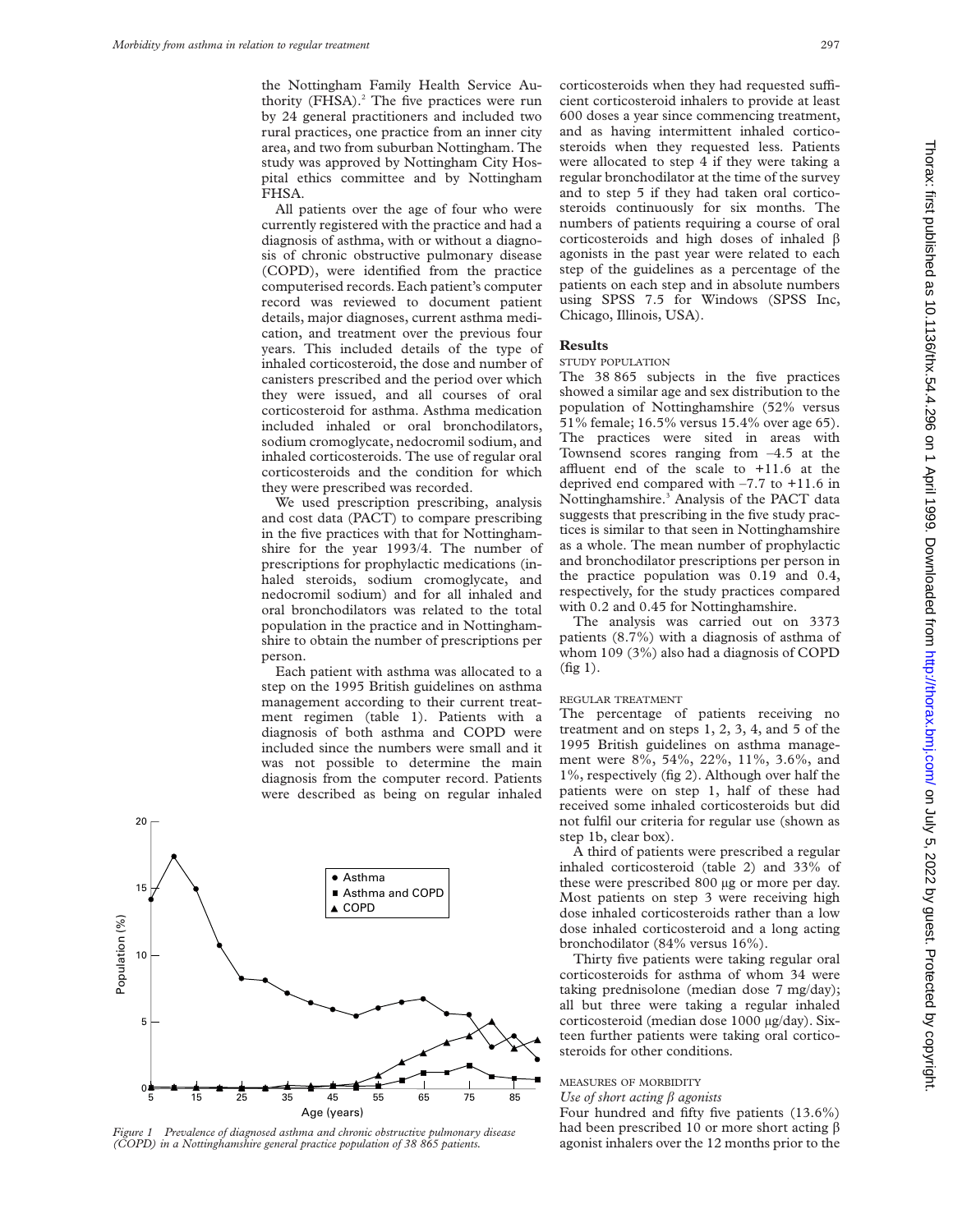

*Figure 2 Percentage of the 3373 patients with asthma receiving treatment related to each step of the British guidelines for asthma management. The number of patients receiving no treatment and those on steps 1, 2, 3, 4, and 5 were 268, 1834, 733, 359, 121, and 35, respectively. Step 1b (clear box) describes patients who had been prescribed inhaled corticosteroids intermittently (fewer than 600 doses a year).*

survey. Although patients on steps 4 and 5 of treatment were more likely to be taking such high doses, 54% of the patients were on steps 1 and 2 with 101 patients taking no regular inhaled corticosteroid (fig 3). One third of patients (36%) were being prescribed short acting  $\beta$  agonists for regular administration although in practice this group had had a median of two  $\beta$  agonist inhalers in the last year (range 0–56 inhalers).

#### *Courses of oral corticosteroids*

In the previous 12 months 423 patients (12.5%) not taking regular oral corticosteroids had required at least one course of prednisolone and 1.6% had required three or more courses. The pattern of use was similar to that for  $\beta$  agonists in that patients on the higher steps of the asthma management guidelines were more likely to require oral corticosteroids (fig 4). Nevertheless, 60% of the patients were on steps 1 and 2 and 9% of patients having three or more courses were not taking a regular inhaled corticosteroid. There was a weak correlation between the use of  $\beta$  agonist inhalers in the past year and the number of courses of oral corticosteroids prescribed (Spearman's  $rho = 0.26, p < 0.01$ ).

*Table 2 Asthma medication taken by the 3373 patients during the previous four years*

| Medication prescribed               | No of patients |
|-------------------------------------|----------------|
| Bronchodilator drugs                |                |
| Salbutamol                          | 2584           |
| Terbutaline                         | 458            |
| Salmeterol                          | 141            |
| Fenoterol + ipratropium             | 10             |
| Ipratropium bromide                 | 62             |
| Theophylline                        | 57             |
| Nebulised salbutamol or terbutaline | 40             |
| Slow release oral $\beta$ agonist   | 24             |
| Oxitropium bromide                  | 1              |
| Prophylactic medication*            |                |
| Beclomethasone dipropionate         | 1733           |
| Budesonide                          | 360            |
| Fluticasone propionate              | 32             |
| Sodium cromoglycate                 | 47             |
| Nedocromil sodium                   |                |

\*Numbers include all inhaled corticosteroids whether taken regularly (1219) or not (see Methods).



*Figure 3 Number of patients requesting 1–5, 6–9 and 10+ â agonist inhalers over the previous year in relation to the step on the asthma management guidelines. The data are expressed in absolute numbers and as a percentage of patients on each step of treatment.*



*Figure 4 Number of patients requiring 1 or 2 (n = 369) or 3+ (n = 55) courses of oral prednisolone over the previous year in relation to their usual asthma therapy expressed as a percentage of patients on that step of treatment and in absolute numbers (total no of patients = 3322; patients on regular oral corticosteroid therapy (step 5) are excluded).*

*Effect of age and diagnosis of asthma and COPD* Patients over the age of 50 were more likely to receive 10 or more  $\beta$  agonist inhalers or a course of oral corticosteroids in the previous year but, since only 25% of patients were over 50, removing these patients had only a small effect. Of the patients aged  $5-50$  years,  $11.4\%$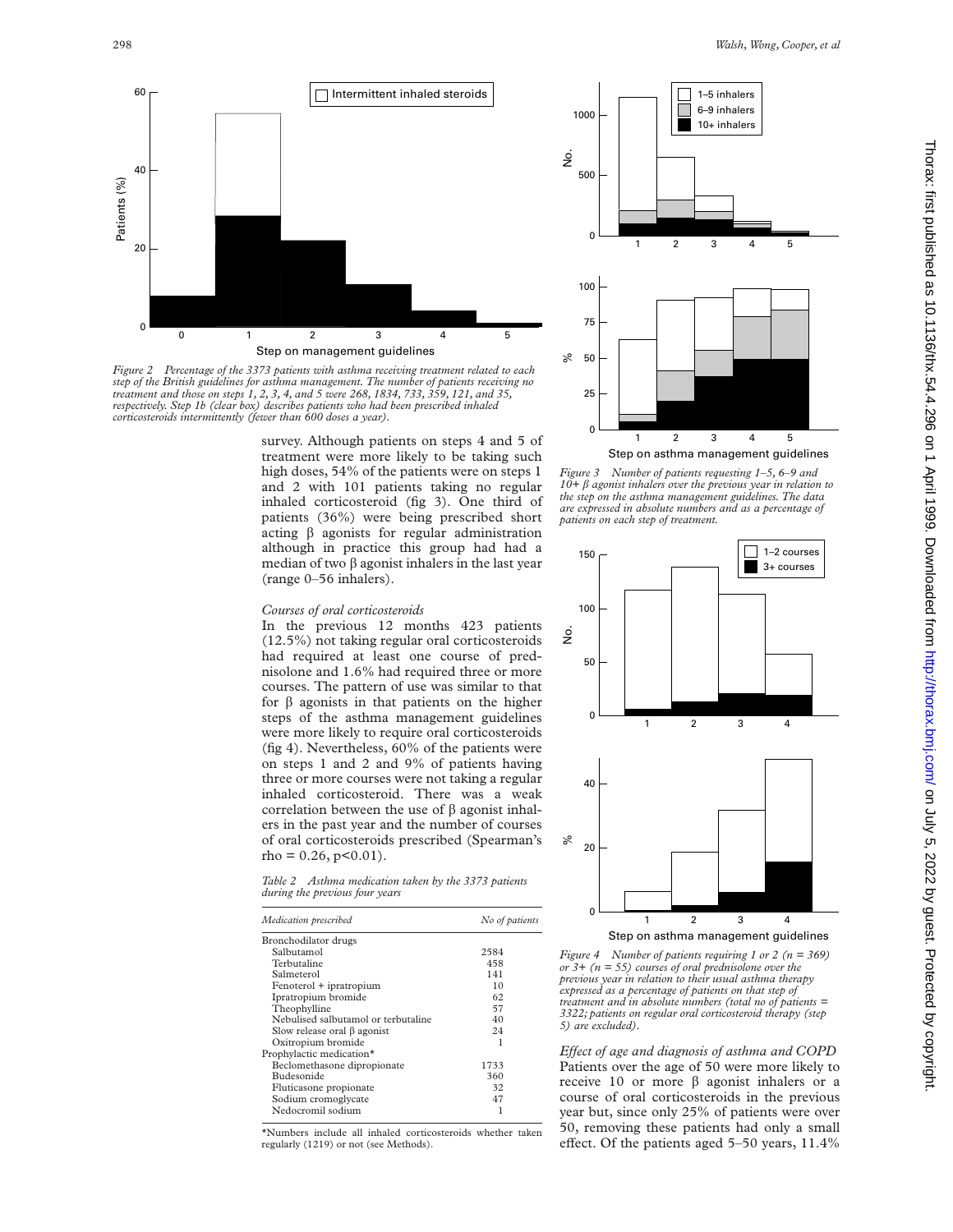had received 10 or more  $\beta$  agonist inhalers and 10.8% had received at least one course of oral steroids with 1.2% receiving three or more courses.

The patients with a diagnosis of asthma and COPD were older (mean age 69) than the patients with asthma alone, and they were more likely to have smoked in the past though the number of current smokers (20%) was similar to the adult asthma group (18%). The patients also appeared to have more severe disease with 12.8% on management step 5, 18.3% on step 4, 25% on step 3, and only 25% on step 1. Almost half of the patients (47%) had received 10 or more short acting  $\beta$  agonist inhalers and a third of those below step 5 had had a course of oral corticosteroids in the previous 12 months.

#### **Discussion**

This study describes the spectrum of asthma treatment in the community in relation to the 1995 British guidelines for asthma management.1 The diagnosis of asthma showed a marked age effect, falling from  $17.3\%$  of  $10-14$ year old patients to less than 6% of adults over the age of 70. The figures are similar to those obtained in recent surveys in Nottingham<sup>45</sup> and elsewhere in the  $UK<sup>6-11</sup>$  which, for diagnosed asthma, have been as high as 22.7% in schoolchildren and 5% in adults.

Our study population appears to be representative of Nottinghamshire as judged by the similar age and sex distribution, Townsend scores, and prescribing patterns. Over 97% of patients in Nottinghamshire are registered with a general practitioner and 97% of practices are computerised. All the general practitioners made entries during the patient's visit and wrote prescriptions on a desk top computer so the data should cover all but an occasional acute prescription related to a home visit, hospital attendance, or possibly from a locum doctor. Since repeat prescriptions are usually generated from the computer by the receptionist and not included in the written record, it was not possible to carry out a formal validation exercise.

Of the 54% of patients on step 1, half had been prescribed an inhaled corticosteroid during the last four years but the dose was below our criterion for regular inhaled corticosteroid use (at least 600 puffs a year). This figure is arbitrary but is below the minimum recommended dose for any inhaled corticosteroid in the British National Formulary at the time of the study and, in fact, 88% of the patients had averaged less than 400 doses a year since commencing treatment. Slightly over one third of patients were taking an inhaled corticosteroid on a regular basis (step 2 or above), of whom one third were taking 800 µg/day or more. The proportion of patients taking an inhaled steroid is similar to that reported in a recent questionnaire study<sup>12</sup> and is higher than the figures from earlier studies using computerised general practice records from VAMP and AAH Meditel $11$ <sup>13</sup>; none of the previous studies had data on the dose of inhaled corticosteroids used. Our study is therefore the first to be able

to relate treatment of individuals in the community to steps on the asthma management guidelines.

We have no direct measure of how well asthma was controlled in our population but have used two indirect measures—the use of high doses of short acting inhaled  $\beta$  agonists and the need for a course of oral corticosteroids. We have expressed both measures in two ways—as a percentage of the patients on each step of treatment and in absolute numbers. The first gives an indication of the extent to which patients at each step of treatment appear to be poorly controlled, whereas the second gives a measure of the morbidity in the community in relation to the regular treatment of the patients. The use of 10 or more short acting  $\beta$  agonist inhalers as the cut off point is arbitrary but allows for some latitude for lost or spare inhalers.

The use of short acting  $\beta$  agonist inhalers was high with 13.6% of patients prescribed 10 or more inhalers over the previous year. The use of high doses of  $\beta$  agonists occurred more frequently in patients taking more prophylactic treatment, although more than half the patients requiring such high doses were on steps 1 and 2 of the treatment guidelines and almost a quarter were not taking a regular inhaled corticosteroid. Although not recommended by the guidelines, a third of patients were being prescribed a short acting inhaled  $\beta$  agonist for regular administration. Patients did not necessarily adhere to this advice, however, since the median number of inhalers requested over the previous year was only two.

During the previous year 12.5% of patients not taking regular oral corticosteroids had had at least one course of prednisolone and 1.6% had required three or more courses. The need for a course of oral corticosteroids was closely related to asthma severity, as measured by the step of the asthma guidelines on which the patient was being treated, although more than half the patients requiring a course were on steps 1 and 2.

Compliance with inhaled drugs for asthma is difficult to measure. We approached this by comparing the number of corticosteroid inhalers requested from the general practitioner with the number expected according to the dose prescribed. This measure has limitations since patients may lose their inhalers or obtain inhalers from other sources, they may waste doses by actuating to air before use, and inhalers usually contain around 10% more than the stated number of doses. Nevertheless, 39% of patients on regular inhaled corticosteroids had requested less than 80% of the expected dose which suggests some problems with compliance or perhaps a dose reduction by the patient once their asthma was well controlled.

Although our data are descriptive, certain conclusions can be drawn. Both measures of morbidity—the request for more than 10  $\beta$ agonist inhalers a year and the need for a course of oral corticosteroids—occurred fairly frequently and both were more likely to occur in patients already taking high doses of prophylactic medication. However, since most